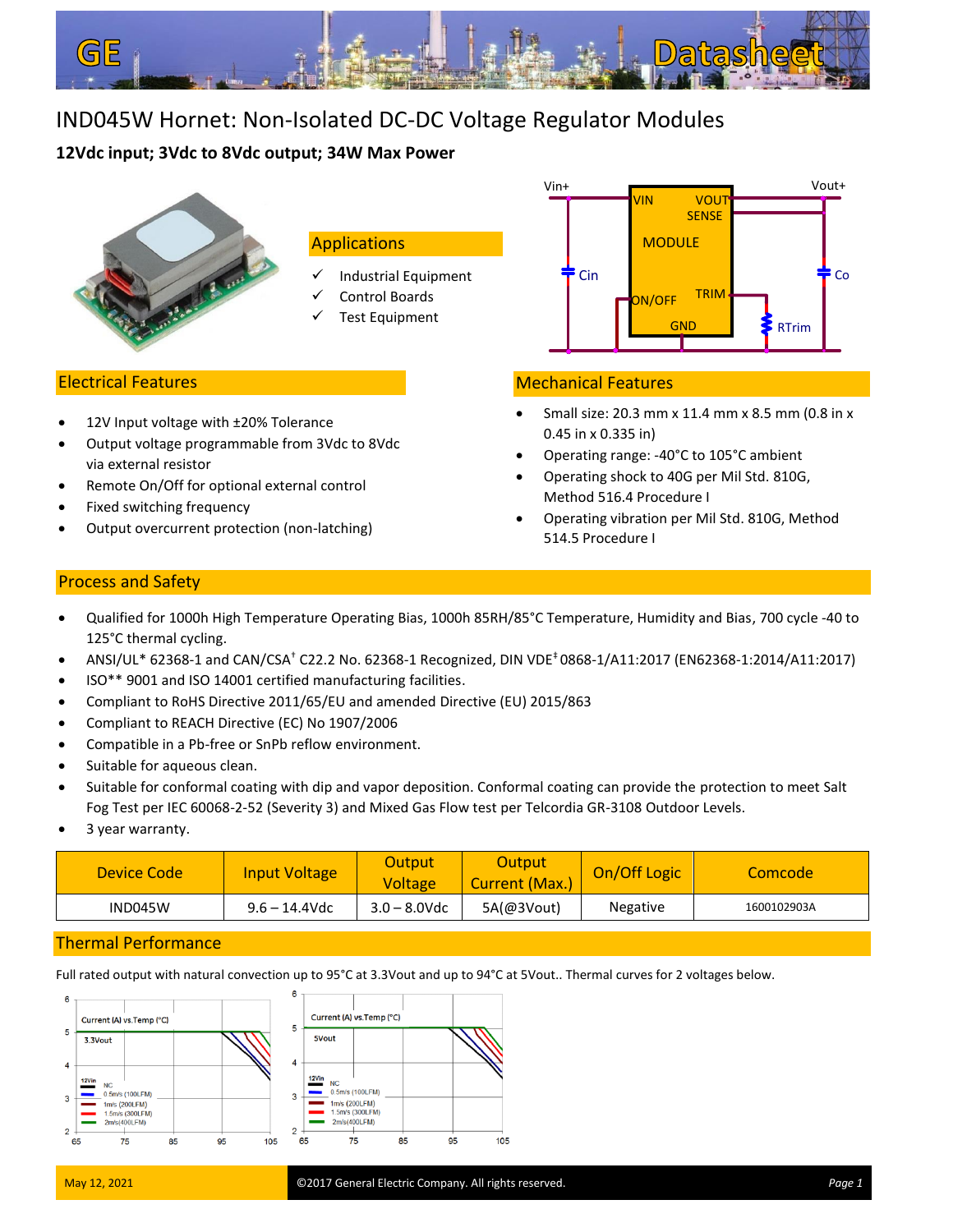

# **Electrical Specifications**

| Parameter                                                                             | <b>Device</b>           | Symbol          | <b>Min</b> | <b>Typ</b> | <b>Max</b> | Unit      |
|---------------------------------------------------------------------------------------|-------------------------|-----------------|------------|------------|------------|-----------|
| <b>Operating Input Voltage</b>                                                        | All                     | $V_{\text{IN}}$ | 9.6        | 12         | 14.4       | Vdc       |
| External Capacitance, Ceramic $ESR \ge 1 \text{ mA}$                                  | All                     | Co. max         |            |            | $47*$      | μF        |
| Efficiency 12V <sub>INDC</sub> , T <sub>A</sub> =25°C, I <sub>o</sub> as per Figure 2 | 91(3.3V), 93.3(5V)<br>η |                 |            | %          |            |           |
| <b>Switching Frequency</b>                                                            | All                     | $f_{sw}$        |            | 300        |            | kHz       |
| Output Voltage (Over all line, load, and temperature<br>conditions)                   | All                     | VO, set         | $-3.0$     |            | $+3.0$     | % VO, set |
| On/Off Logic High (MODULE OFF) Input High Voltage                                     | All                     | <b>VIH</b>      | 1.5        |            | 36         | Vdc       |
| On/ Off Logic Low (MODULE ON) Input Low Voltage                                       | All                     | VIL             | $-0.2$     |            | 1          | Vdc       |
| *Additional External Capacitance possible using Tunable Loop                          |                         |                 |            |            |            |           |

## **Characteristic Curves**

The following figures provide typical characteristics for the IND045W Hornet at 25°C.





**Figure 1. Output Ripple Voltage for various output voltages and external caps @12Vin. Additional Decoupling cap of 0.01uF used on input and output side**



**Use electrical profile in Figure 2 for determining baseline output current for a specific voltage. Then thermal curves.**

## **Trim**

*Rtrim* for a desired output voltage, should be as per the following table. The formula in the last column helps determine Rtrim for other voltages.

| $\sqrt{V}$ $(V)$ | າ າ<br>3.3 | 5.0   | ∽<br>ь | $\circ$<br>٥ | 70<br>$k\Omega$<br>$Rtrim =$        |
|------------------|------------|-------|--------|--------------|-------------------------------------|
| $Rtrim(k\Omega)$ | 26.92      | 16.27 | 13.2   | 9.59         | $\Omega$ $\tau$<br>$(V_O -$<br>◡. ៸ |

## **On/Off**

On/Off pin must be connected to Ground. **If the On/Off pin is left floating the module with be left in the OFF state.**

## **Safety Considerations**

For safety agency approval, the power module must be installed in compliance with the spacing and separation requirements of the end-use safety agency standards listed on the first page of this document. For the converter output to be considered meeting the requirements of safety extra-low voltage (SELV) or ES1, the input must meet SELV/ES1 requirements. The power module has extra-low voltage (ELV) outputs when all inputs are ELV. The input to these units is to be provided with a fast-acting fuse with a maximum rating of 8A in the positive input lead.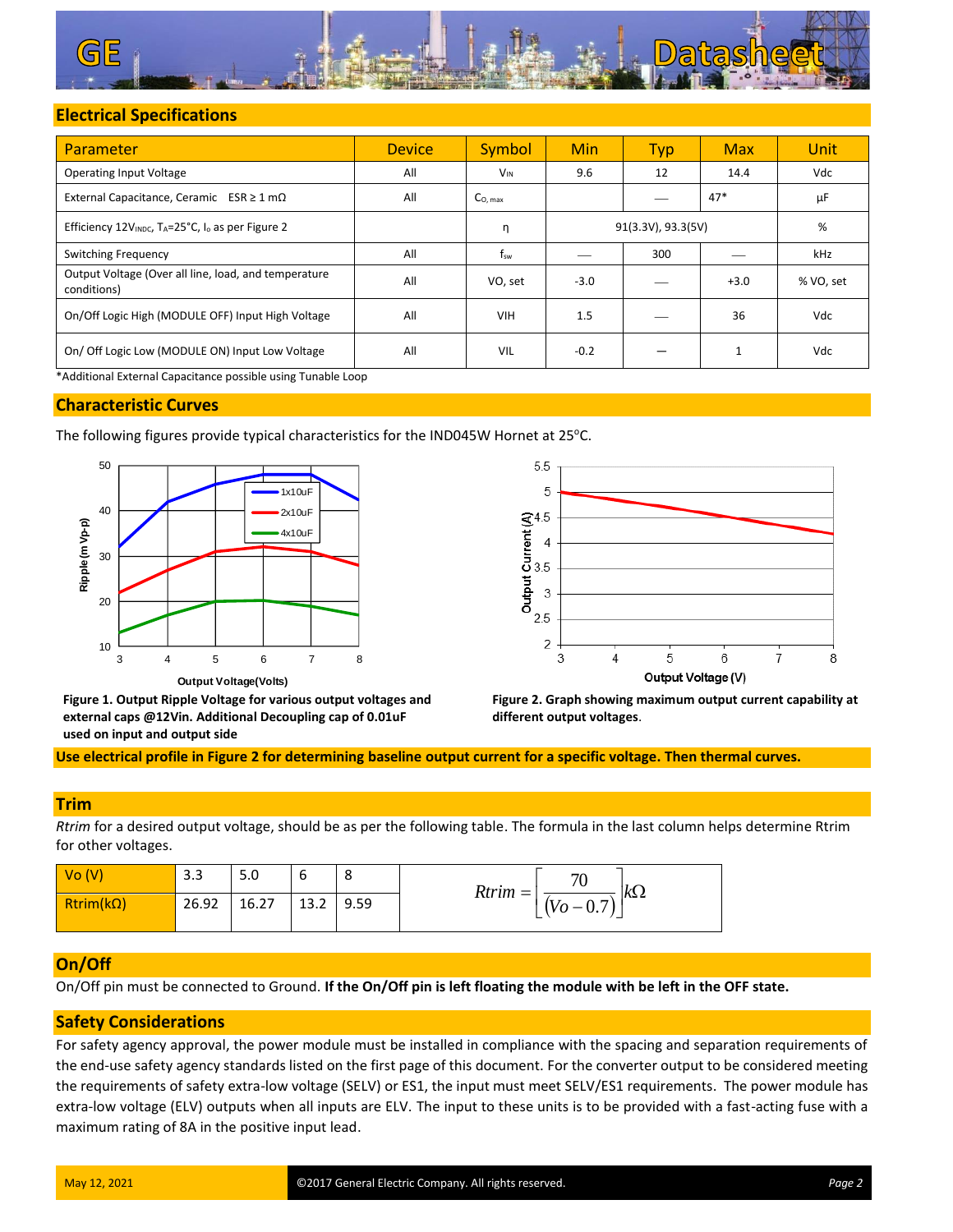

## **Tunable Loop**

The module is designed for 200uF capacitor on its output. For applications where more than 200uF capacitors would be used on the output, an additional Resistor (Rtune) and Capacitor (Ctune) would be required in the circuit schematic to compensate for the additional capacitance. The placement is between the Sense+ pin and Trim pin as per figure below:



## Figure. 3. Circuit diagram showing connection of R<sub>TUNE</sub> and C<sub>TUNE</sub> to tune the control loop of the module

The recommended values for Rtune and Ctune for different amounts of external capacitance are as per the table below:

| Co            | 1x10uF      | 1x22uF      | 2x22uF      | 4x22uF      | 6x22uF      |
|---------------|-------------|-------------|-------------|-------------|-------------|
| <b>R</b> TUNE | $330\Omega$ | $270\Omega$ | $270\Omega$ | $220\Omega$ | $180\Omega$ |
| <b>C</b> TUNE | 680pF       | 1200pF      | 2700pF      | 4700pF      | 1.8nF       |

## **Recommended Pad Layout**

Dimensions are in millimeters and (inches).

Tolerances: x.x mm  $\pm$  0.5 mm (x.xx in.  $\pm$  0.02 in.) [unless otherwise indicated] x.xx mm  $\pm$  0.25 mm (x.xxx in  $\pm$  0.010 in.)